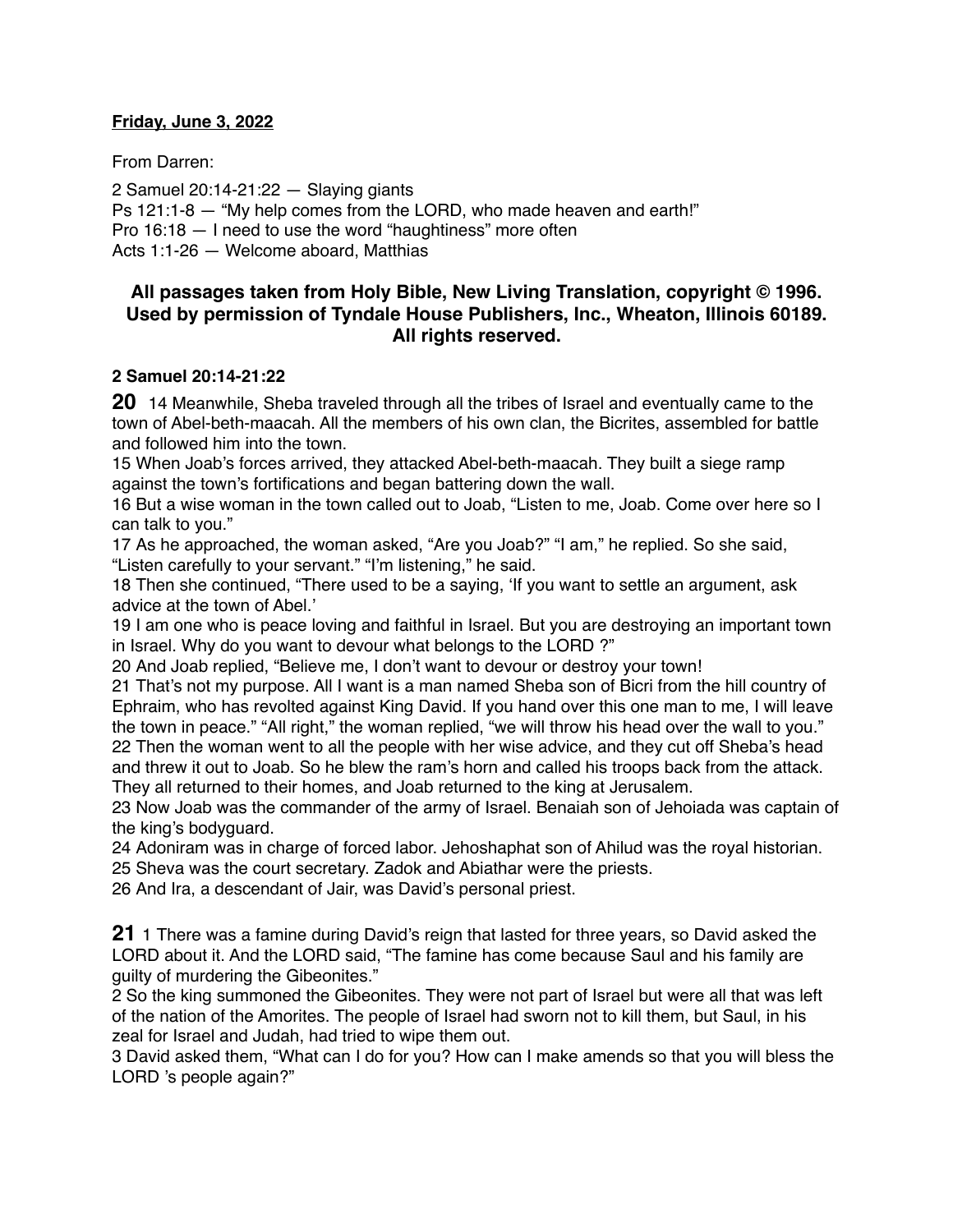4 "Well, money can't settle this matter between us and the family of Saul," the Gibeonites replied. "Neither can we demand the life of anyone in Israel." "What can I do then?" David asked. "Just tell me and I will do it for you."

5 Then they replied, "It was Saul who planned to destroy us, to keep us from having any place at all in the territory of Israel.

6 So let seven of Saul's sons be handed over to us, and we will execute them before the LORD at Gibeon, on the mountain of the LORD . " "All right," the king said, "I will do it."

7 The king spared Jonathan's son Mephibosheth, who was Saul's grandson, because of the oath David and Jonathan had sworn before the LORD .

8 But he gave them Saul's two sons Armoni and Mephibosheth, whose mother was Rizpah daughter of Aiah. He also gave them the five sons of Saul's daughter Merab, the wife of Adriel son of Barzillai from Meholah.

9 The men of Gibeon executed them on the mountain before the LORD . So all seven of them died together at the beginning of the barley harvest.

10 Then Rizpah daughter of Aiah, the mother of two of the men, spread burlap on a rock and stayed there the entire harvest season. She prevented the scavenger birds from tearing at their bodies during the day and stopped wild animals from eating them at night.

11 When David learned what Rizpah, Saul's concubine, had done,

12 he went to the people of Jabesh-gilead and retrieved the bones of Saul and his son Jonathan. (When the Philistines had killed Saul and Jonathan on Mount Gilboa, the people of Jabesh-gilead stole their bodies from the public square of Beth-shan, where the Philistines had hung them.)

13 So David obtained the bones of Saul and Jonathan, as well as the bones of the men the Gibeonites had executed.

14 Then the king ordered that they bury the bones in the tomb of Kish, Saul's father, at the town of Zela in the land of Benjamin. After that, God ended the famine in the land.

15 Once again the Philistines were at war with Israel. And when David and his men were in the thick of battle, David became weak and exhausted.

16 Ishbi-benob was a descendant of the giants ; his bronze spearhead weighed more than seven pounds, and he was armed with a new sword. He had cornered David and was about to kill him.

17 But Abishai son of Zeruiah came to David's rescue and killed the Philistine. Then David's men declared, "You are not going out to battle with us again! Why risk snuffing out the light of Israel?"

18 After this, there was another battle against the Philistines at Gob. As they fought, Sibbecai from Hushah killed Saph, another descendant of the giants.

19 During another battle at Gob, Elhanan son of Jair from Bethlehem killed the brother of Goliath of Gath. The handle of his spear was as thick as a weaver's beam!

20 In another battle with the Philistines at Gath, they encountered a huge man with six fingers on each hand and six toes on each foot, twenty-four in all, who was also a descendant of the giants.

21 But when he defied and taunted Israel, he was killed by Jonathan, the son of David's brother Shimea.

22 These four Philistines were descendants of the giants of Gath, but David and his warriors killed them.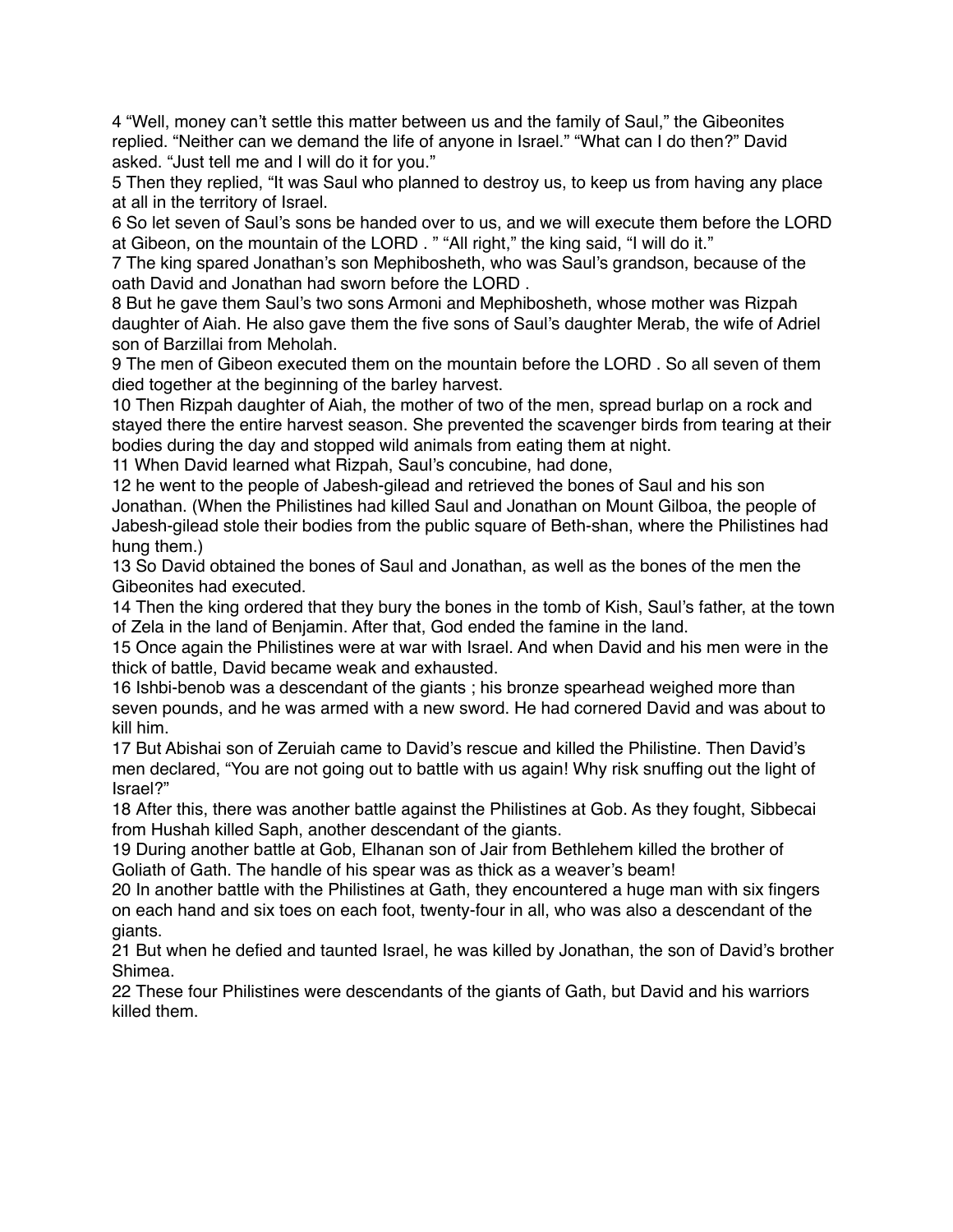# **Psalm 121:1-8**

**121** 1 I look up to the mountains— does my help come from there?

2 My help comes from the LORD, who made heaven and earth!

3 He will not let you stumble; the one who watches over you will not slumber.

4 Indeed, he who watches over Israel never slumbers or sleeps.

5 The LORD himself watches over you! The LORD stands beside you as your protective shade.

6 The sun will not harm you by day, nor the moon at night.

7 The LORD keeps you from all harm and watches over your life.

8 The LORD keeps watch over you as you come and go, both now and forever.

# **Proverbs 16:18**

**16** 18 Pride goes before destruction, and haughtiness before a fall.

# **Acts 1:1-26**

**1** 1 In my first book I told you, Theophilus, about everything Jesus began to do and teach 2 until the day he was taken up to heaven after giving his chosen apostles further instructions through the Holy Spirit.

3 During the forty days after he suffered and died, he appeared to the apostles from time to time, and he proved to them in many ways that he was actually alive. And he talked to them about the Kingdom of God.

4 Once when he was eating with them, he commanded them, "Do not leave Jerusalem until the Father sends you the gift he promised, as I told you before.

5 John baptized with water, but in just a few days you will be baptized with the Holy Spirit." 6 So when the apostles were with Jesus, they kept asking him, "Lord, has the time come for you

to free Israel and restore our kingdom?"

7 He replied, "The Father alone has the authority to set those dates and times, and they are not for you to know.

8 But you will receive power when the Holy Spirit comes upon you. And you will be my witnesses, telling people about me everywhere—in Jerusalem, throughout Judea, in Samaria, and to the ends of the earth."

9 After saying this, he was taken up into a cloud while they were watching, and they could no longer see him.

10 As they strained to see him rising into heaven, two white-robed men suddenly stood among them.

11 "Men of Galilee," they said, "why are you standing here staring into heaven? Jesus has been taken from you into heaven, but someday he will return from heaven in the same way you saw him go!"

12 Then the apostles returned to Jerusalem from the Mount of Olives, a distance of half a mile. 13 When they arrived, they went to the upstairs room of the house where they were staying. Here are the names of those who were present: Peter, John, James, Andrew, Philip, Thomas, Bartholomew, Matthew, James (son of Alphaeus), Simon (the Zealot), and Judas (son of James).

14 They all met together and were constantly united in prayer, along with Mary the mother of Jesus, several other women, and the brothers of Jesus.

15 During this time, when about 120 believers were together in one place, Peter stood up and addressed them.